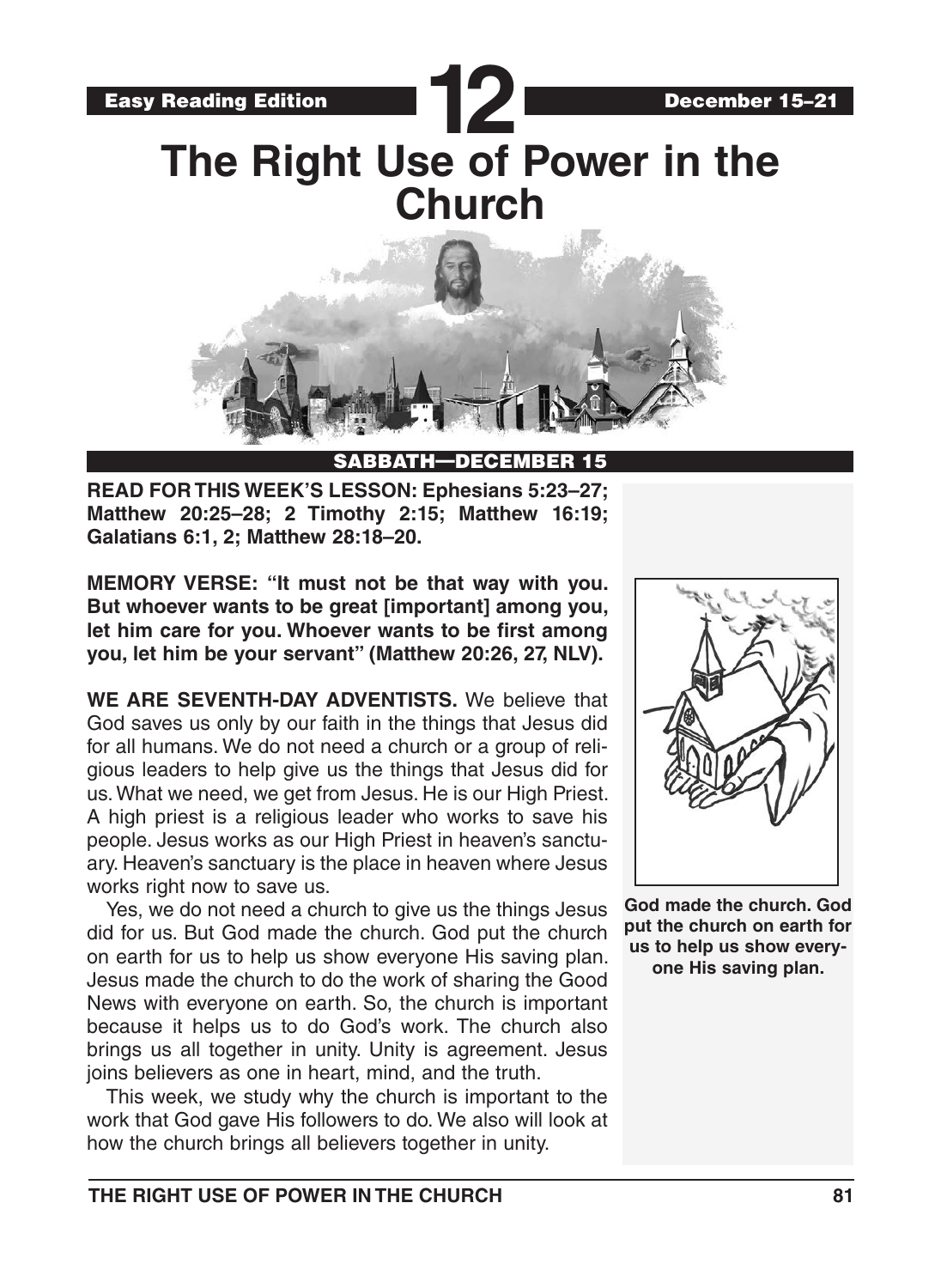#### Lesson 12 SUNDAY—DECEMBER 16

# **JESUS IS THE LEADER OF THE CHURCH (Ephesians 5:23–27)**

We learned in an earlier lesson that the Bible uses the word picture of the "body" to show us the church. The church is the "body" of Jesus. This word picture helps us see several different parts of the church and the connection between Jesus and His people. The church depends on Jesus for its life. He is the "Head [Leader]" of the church (Colossians 1:18; Ephesians 1:22). Jesus gives life to the church. If we do not have Jesus, there is no church.

Jesus also gives the church its identity. Our identity is our understanding of who we are as a church. Jesus gave the church its truth and its teachings. Yes, these teachings are important. But the church gives us more than teachings. What decides who and what the church is? The answer is Jesus and the Bible. So, we can learn more about the church and what it means from Jesus and the Bible.

**In Ephesians 5:23–27, Paul talks about the connection between Jesus and His church. Paul uses this connection to show how a husband and wife should love each other. What does Paul in these verses tell us about the connection between Jesus and His church and the closeness that Jesus wants to have with His followers?**

We must accept Jesus' control over our lives. Some people may have a problem with giving control to anyone because they do not like how some leaders acted in the past. Those leaders did not use their power in the right way. But the church is under Jesus, who is loving and the church's Leader. Our loyalty belongs to Jesus and to no one else. God has given the church power, but Jesus always must control that power. He is the true Leader of our church.

"The church is built on Jesus. It must obey Him. He is its Leader. The church must not depend on humans or be under human control. Many people say that their work in the church gives them the power to decide what other people shall believe and what they shall do. But God does not accept that wrong use of power. Jesus says, 'You are all brothers.' Everyone in the church can behave in wrong ways and make mistakes. So, we should not depend on any human to guide us. Jesus is our Rock of faith. The weakest believer may depend on Him. The members who think they are strong must depend on Him, or they will become weak."—Ellen G. White, *The Desire of Ages*, page 414, adapted.



**The church is the "body" of Jesus. He is the "Head [Leader]" of the church. Jesus gives life to the church. Without Jesus, there is no church.**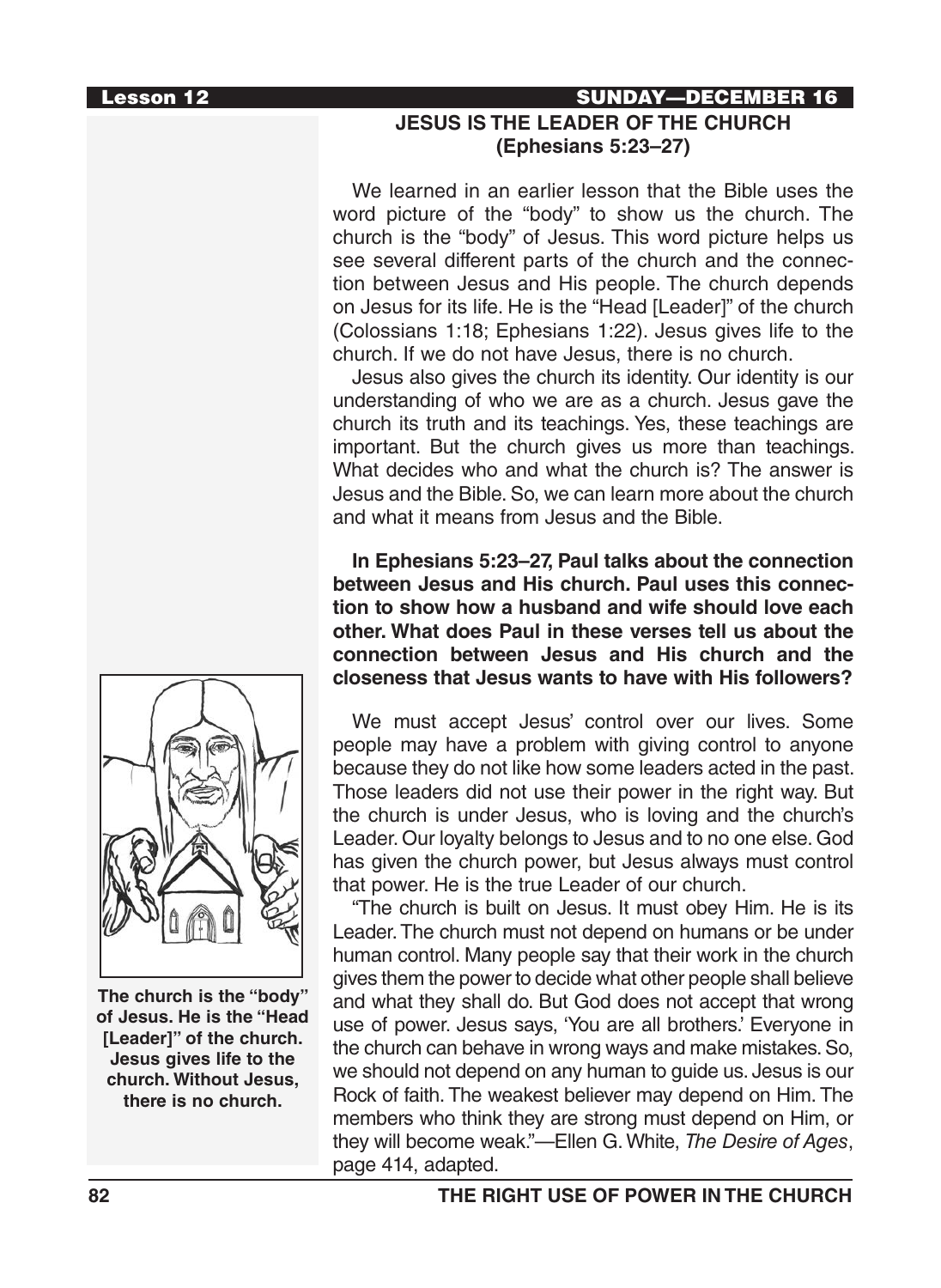#### MONDAY—DECEMBER 17 Lesson 12 **SERVANT LEADERS (Matthew 20:25–28)**

During His time on earth, Jesus no doubt felt sad because His followers wished to have power. Jesus' followers wanted to become powerful leaders in Jesus' kingdom (Mark 9:33, 34; Luke 9:46). When Jesus' followers ate the Last Supper together, many of them were filled with the wish to control each other and to be number one (Luke 22:24).

**Jesus shared His thoughts about how a spiritual leader should behave with God's people. What important rule in Matthew 20:25–28 do we learn from Jesus about how to be a good leader? How can we make this rule an important part of our lives? How can we follow this rule in our churches?**

"In these verses, Jesus shows us two examples of power. The first is the Roman idea of power. In the example of Roman power, the rulers can boss everyone around. The rulers have the power to make decisions. They expect everyone to follow what they say. Jesus clearly does not like this example of power. He tells His followers, 'Do not let things be that way with you.' Then Jesus shows His followers a new example to follow. This example of power was so different from what His followers saw every day." —Darius Jankiewicz, "Serving Like [the same as] Jesus: Authority [power] in God's Church," *Adventist Review*, March 13, 2014, page 18, adapted.

In the story about the right way to use power, Jesus uses two important Greek words: "diakonos," which means "servant," and "doulos," which means "slave." In some Bible translations, the word "diakonos" is written as "leader" (Matthew 20:26, ERV). The word "doulos" is often written as "servant" or "slave" (Matthew 20:26, 27, ERV). Written that way in English, both words lose much of their meaning. Jesus did not want to stop all power. No. Jesus wanted to make it clear that church leaders must first act as servants and slaves to God's people. Church leaders must not try to control God's people or boss them around. They must not try to be famous or important in other people's eyes. "Jesus started His kingdom on different rules. He chose men to serve other people, not control them. He chose the strong to help the weak."—Ellen G. White, *The Desire of Ages*, page 550, adapted.



**"Jesus chose the strong to help the weak."—Ellen G. White,** *The Desire of Ages***, page 550, adapted.**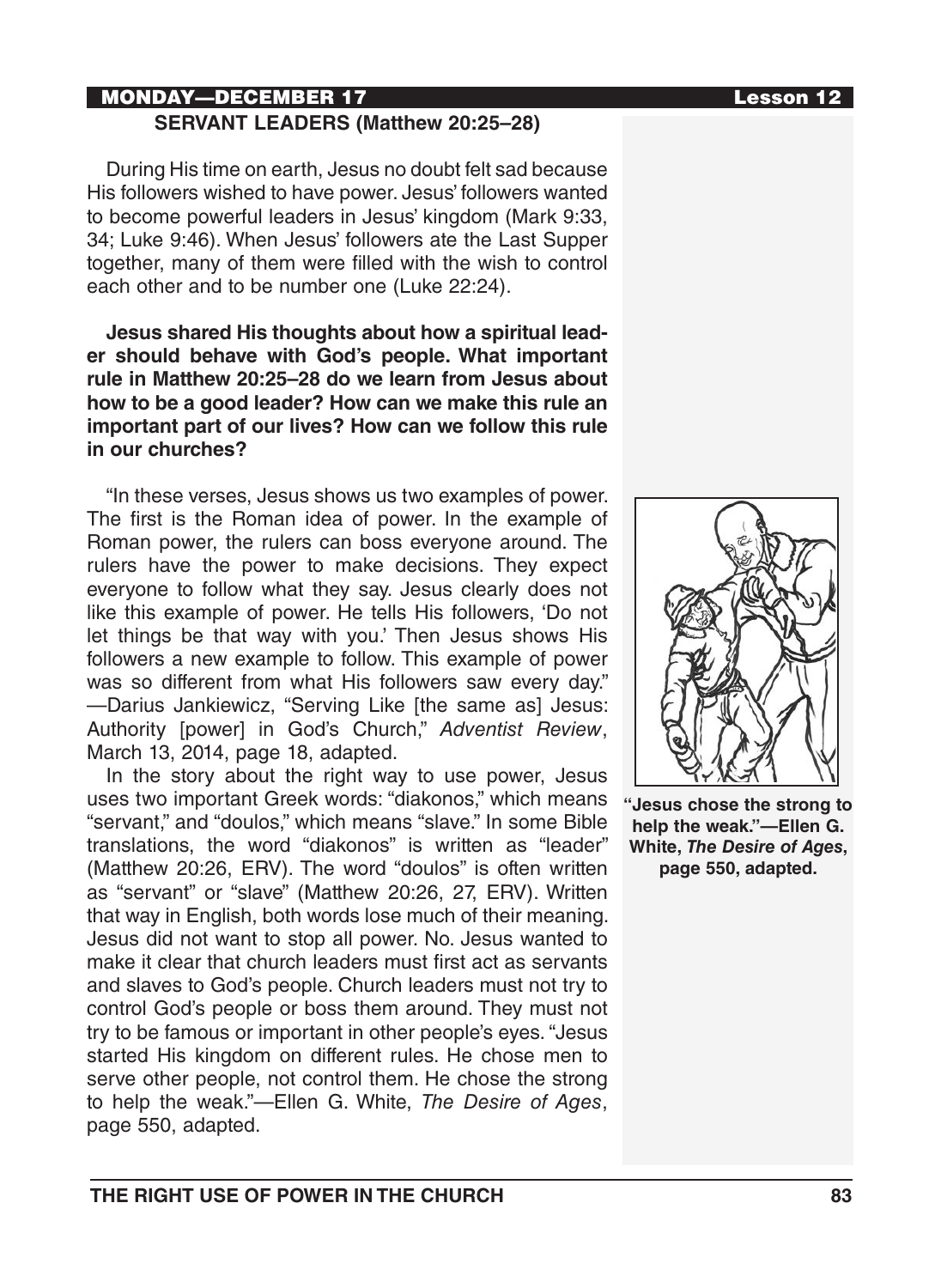#### Lesson 12 TUESDAY—DECEMBER 18

### **THE SECRET TO LASTING PEACE IN THE CHURCH (2 Timothy 2:15)**

#### **In 2 Timothy 2:15 and Titus 1:9, Paul gives advice to both Timothy and Titus about what church leaders should do. What does Paul say about loyal church leaders and their work?**

Do you see that Paul feels we must protect church teachings and beliefs? That is because our teachings are very important for our unity. Unity is agreement in mind, spirit, and the truth. Our teachings join us as one church. Our church is made of many different groups of people. So, we must find our agreement in something that joins us as one in Jesus. Our unity comes from the truth that Jesus gives our church. What happens if we get confused about our teachings? Then we will argue and separate from each other. That will happen more and more as we near the end of time.

"These words are from my heart to you. I say this before [in front of] God and Jesus Christ. Some day He will judge those who are living [all who are alive] and those [people] who are dead. It will be when Christ comes to bring [get] His holy nation. Preach the Word of God. Preach it when it is easy and people want to listen and when it is hard [also] and people do not want to listen. Preach it all the time. Use the Word of God [the Bible] to show people they are wrong. Use the Word of God to help them do right. You must be willing to wait for people to understand what you teach as [when] you teach them. The time will come [one day] when people will not listen to the truth. They will look for teachers who will tell them only what they want to hear. They will not listen to the truth. Instead, they will listen to stories made up by men" (2 Timothy 4:1–4, NLV).

These words are Paul's advice to Timothy about what Timothy should do to get ready for Jesus to come back. Paul warns that false teachings will be everywhere in the end time. So, Timothy should preach the truth. That is the work that God gave to Timothy.

As part of that work, Timothy should invite, teach, and encourage believers. The Bible itself guides us in the same way (2 Timothy 3:16). Timothy must follow Bible truth and teach it to other people. He must be patient and show love to people when he does this work. Our scolding sinners does not often bring them to Jesus. With the Holy Spirit's help, Timothy's work will join the church as one in Jesus.



**Our scolding sinners does not often bring them to Jesus.**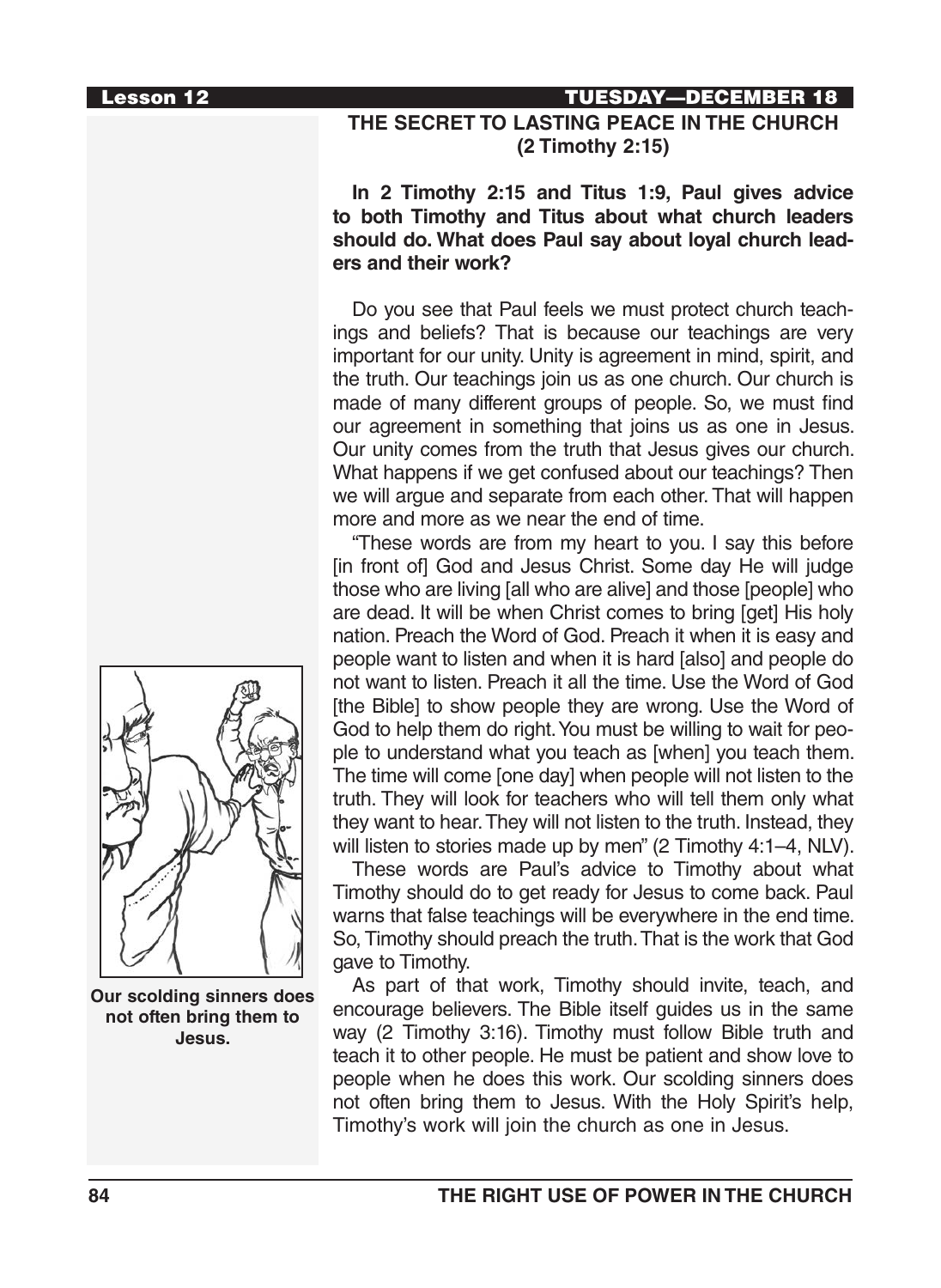## WEDNESDAY—DECEMBER 19 Lesson 12

### **LEADERS MUST TRAIN MEMBERS TO DO RIGHT (Matthew 16:19)**

One of the important jobs that church leaders must do is to teach believers to do what is right and to punish wrong behavior. We must be careful how we talk about this important subject, because members easily can misunderstand it. The important work of teaching and punishment helps the church to stay in unity. Unity, as we have learned, is agreement in mind, spirit, and in Bible truth. The Bible shows us that leaders in the church teach and punish members for two important reasons: (1) to protect the truth and (2) to protect the church.

As we saw already, the New Testament writers talk about how important it is to protect our Bible teachings any time false teachings attack the truth. It also is important to protect the church from bad behavior, lies, and sex that breaks God's law. God gave us the Bible to protect us from false teachings and bad behavior. That is why Paul says that the Bible is "useful for teaching and for showing people what is wrong in their lives. It is useful for fixing faults and teaching the right way to live" (2 Timothy 3:16, ERV).

#### **In Matthew 16:19 and Matthew 18:15–20, Jesus gives the church some important rules to follow when its leaders must punish members for doing wrong. What are these rules?**

The Bible supports the idea of punishment when needed. The Bible also says that we are responsible to each other in our spiritual lives. That means that we choose to do what is right and live holy lives. We know that our behavior can change other people's lives. What is one of the things that makes the church different from other groups on the earth? Its members separate themselves from the way of life lived by people who do not know or obey God. The lives of Christians look different from the lives of other people. In the New Testament, we find examples of how the church had to punish sin and bad behavior in the church. We must continue to honor God's law in the church.

**Matthew 7:1–5 and Galatians 6:1, 2 talk about important rules that we must follow when we try to solve difficult problems in the church. What are these rules?**

When we punish members, we need to be loving and kind.



**We must continue to honor God's law in the church.**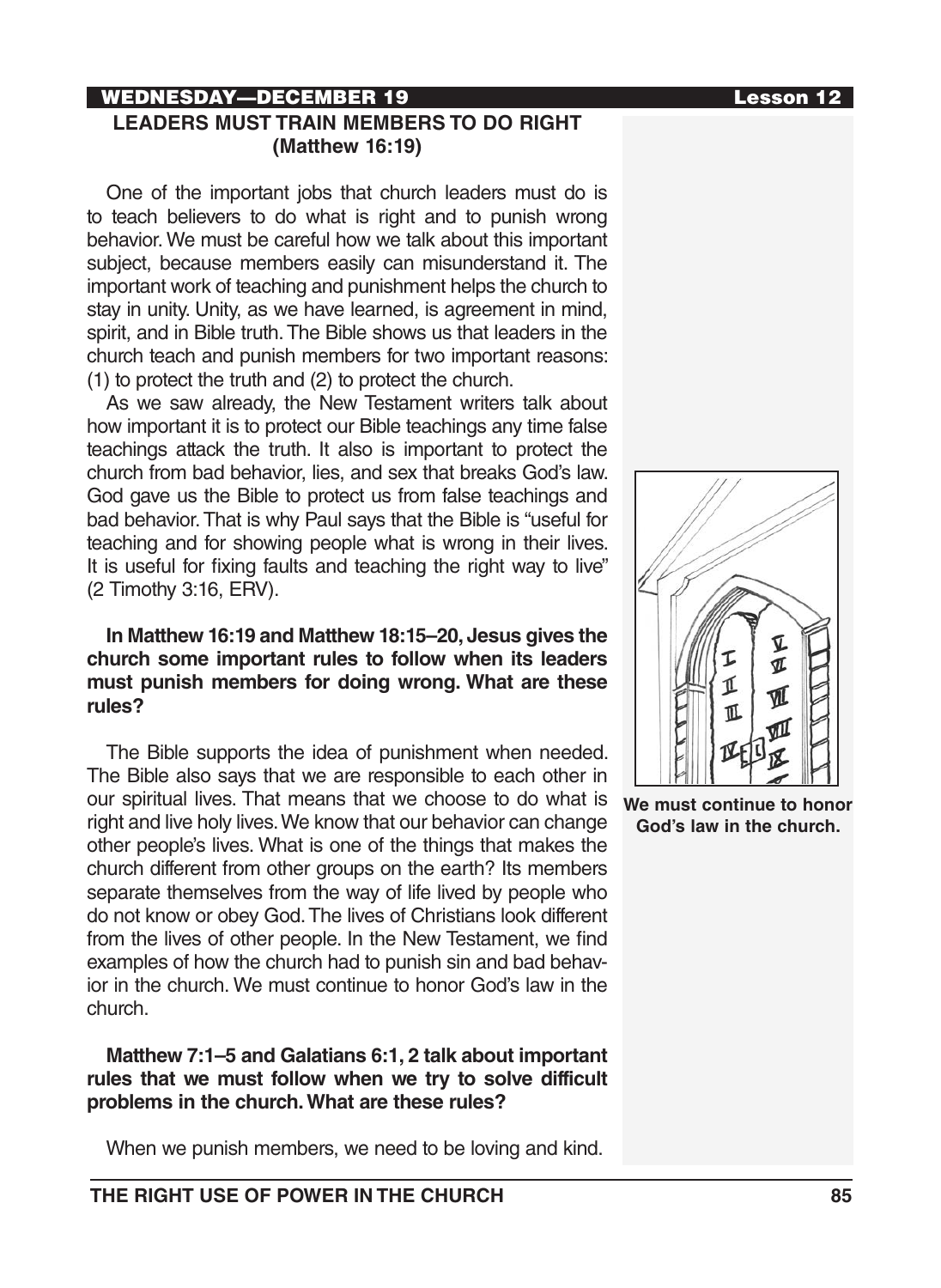#### Lesson 12 THURSDAY—DECEMBER 20

#### **OUR WORK FOR GOD TODAY (Matthew 28:18–20)**

In our lesson study this quarter, we learned again and again that Jesus started our church and joined us as one in Him to do His work. We are not just a social club for people who want to spend time together talking about the truth that we love (but that can be an important thing to do too). The real reason God brought us together as a church was for us to share with everyone on the earth the truth for the end time.

### **In Matthew 28:18–20, Jesus gave His followers final commands to follow in the work that He gave them to do on this earth. What are the important words in Jesus' command? What do these words tell the church today?**

Jesus' command to His followers includes four important verbs: (1) go, (2) make followers, (3) baptize, and (4) teach. In the Greek language, the most important verb is "to make followers." The other three verbs tell us how we can make followers. We make new followers for Jesus when we go to all the countries and people on the earth and preach the Good News to them, baptize them, and teach them to do the things that Jesus did.

When we do this work, God's kingdom gets bigger. More and more people from all over the earth accept Jesus as their Savior. They obey Jesus' command to be baptized. They follow His teachings. These new members become part of God's worldwide family. Jesus' new followers are safe in knowing that Jesus is with them every day as they make new followers for Him. They have the promise that Jesus and God the Father will be with them. The book of Matthew starts with the announcement that the birth of Jesus means that " 'God [is] with us' " (Matthew 1:23, NLV). The book of Matthew ends with Jesus' promise to His followers that He always will be with them until He comes back again at the Second Coming.

"Jesus does not tell His followers that their work will be easy. . . . But He promises them that He will be with them. If they will follow Jesus in faith, then God Himself will protect them. Jesus tells His followers to be brave. . . . He will give them everything they need to do their work. He will make sure the work is a success. As long as His followers obey His word and work with Him, then Jesus' followers cannot fail."—Ellen G. White, *The Acts of the Apostles [leaders and teachers]*, page 29, adapted.



**Jesus' new followers are safe in knowing that Jesus is with them every day as they make new followers for Him.**